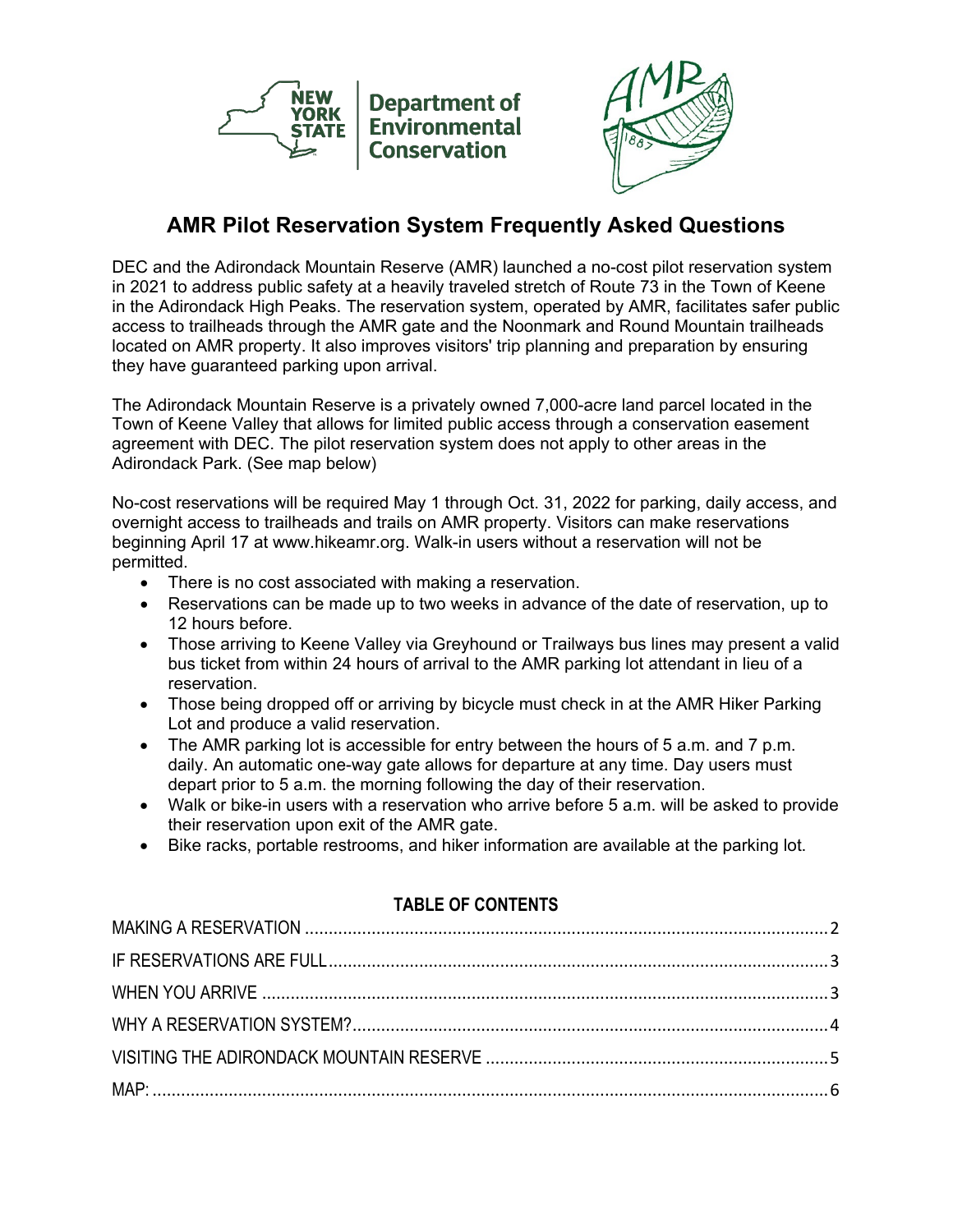## **Frequently Asked Questions**

# <span id="page-1-0"></span>**MAKING A RESERVATION**

- How do I make a reservation?
	- $\circ$  Reservations for day and overnight use can be made at www.hikeamr.org. You will need to create a user account before making a reservation. For questions regarding the reservation system itself, please use the Contact Us form on the reservation website or email infoandeducation@hikeamr.org.
- Is there a cost associated with making a reservation?
	- o No, there is no cost associated with making a reservation.
- How soon before my trip can I make a reservation?
	- $\circ$  When the system opens on April 17, reservations will be available from May 1 to May 14. Starting May 2 and thereafter, reservations can be made up to two weeks in advance of the date of reservation, up to 12 hours before.
- How many reservations are available per day?
	- $\circ$  70 reservations are available per day. These can be taken up by vehicles, drop offs, and those arriving by bicycle.
- I am planning on camping at a site accessed through AMR lands. Can I reserve an overnight spot?
	- o Yes. Overnight spots can be reserved for up to three nights.
- I am getting dropped off do I need a reservation?
	- $\circ$  Yes. Visitors who are dropped off (or walk in) require a reservation and should be dropped off in a parking spot within the Hiker Parking Lot.
- How many people are covered by a reservation/what is the maximum number of individuals permitted per car?
	- $\circ$  Each reservation accommodates up to 8 people. Cars or vans carrying up to 15 people are permitted. Larger groups will need to make additional reservations to account for all members of their group. For example, a single vehicle carrying 15 people would need to make 2 reservations.
- I am bringing a large group are vans/buses permitted?
	- $\circ$  Parking is available for vehicles carrying up to 15 people. Parking is not available for buses. Vehicles carrying more than 8 people will require multiple reservations.
	- $\circ$  Overnight and day use group size limits on forest preserve lands still apply  $$ please see rules and requirements here <https://www.dec.ny.gov/outdoor/41282.html> and <https://www.dec.ny.gov/lands/9164.html>
- My group is coming in multiple cars. Can I make a reservation for multiple spots?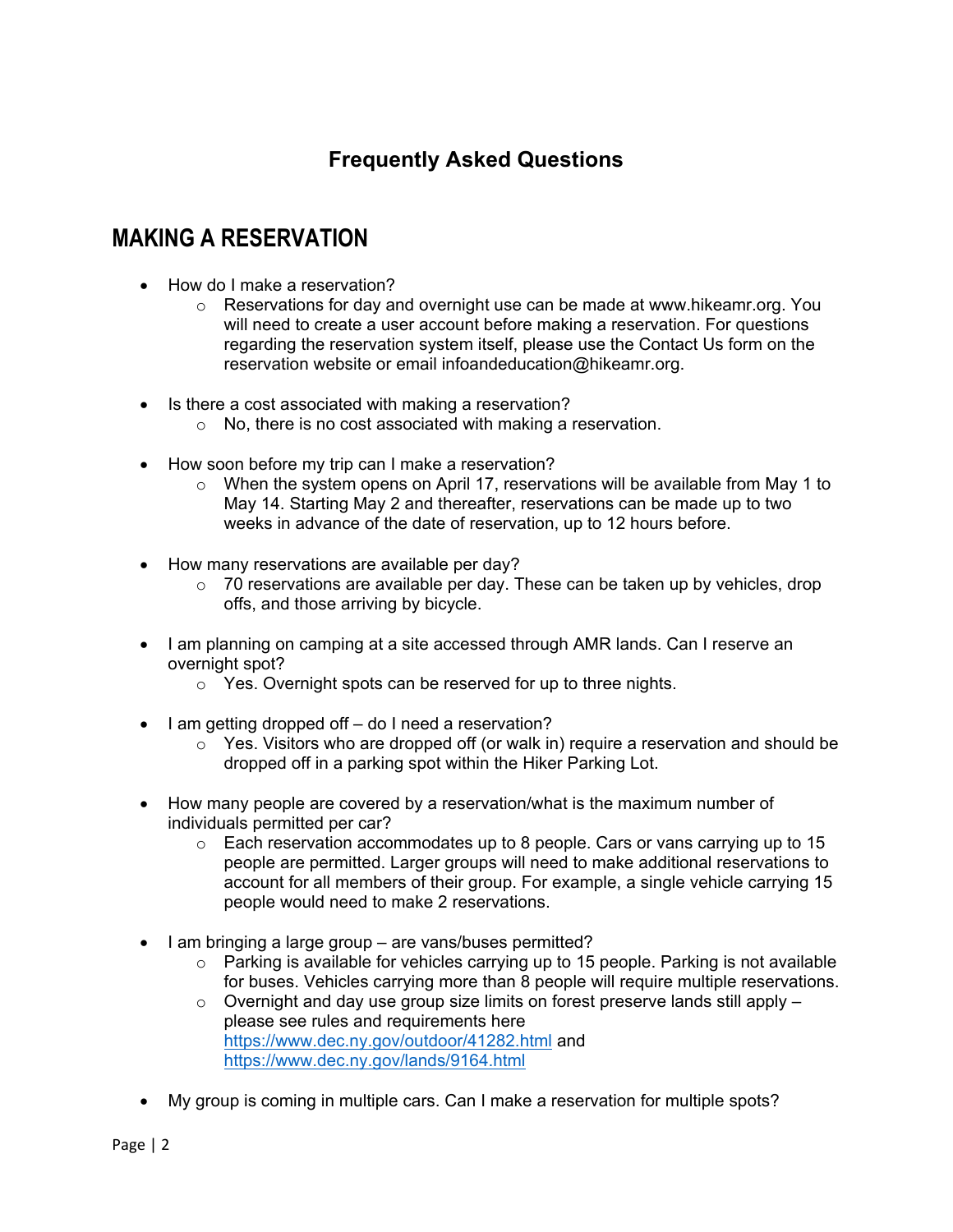- $\circ$  Only one spot can be reserved per reservation. Each driver will need to reserve a spot for their vehicle individually.
- Is there a limit to how many reservations one person/group can make?
	- o Individual visitors are limited to two reservations per week, one per day. There are no limits to the number of reservations you can make over the course of the season.
- What if there is bad weather on the day of my hike? Can I postpone my reservation? o Rain dates and postponements are not available.
- I am planning on accessing the AMR property from a different trailhead. Do I need a reservation?
	- o No, users accessing the AMR property from other trailheads, such as on the Elk Lake-Marcy Trail or from Johns Brook Valley, do not need a reservation.

# <span id="page-2-0"></span>**IF RESERVATIONS ARE FULL**

- Is there a wait list for cancellations?
	- o There is no waitlist.
- All the spots are reserved. Where else can I park?
	- $\circ$  Roadside parking on Route 73 in the vicinity of AMR is dangerous and illegal. Park only in designated lots and adhere to posted parking restrictions. Illegally parked vehicles will be ticketed and potentially towed at the owner's expense.
	- $\circ$  First come, first serve parking is limited at other popular trailheads along the Route 73 corridor. Come prepared with back-up plans in case trailhead parking lots are full.
	- o **Please note**  you cannot park elsewhere and walk into AMR without a parking reservation.
- Will the reservation system provide information about alternative trip possibilities if reservations are not available?
	- $\circ$  The reservation system provides a link to alternative trip options in the region.

## <span id="page-2-1"></span>**WHEN YOU ARRIVE**

- I planned to bike to the trailhead. Where can I leave my bike?
	- o Bike racks are available at the Hiker Parking Lot. Reservations are still required if you are arriving by bicycle.
- What if I want to arrive early or leave late?
	- $\circ$  The AMR parking lot is staffed between the hours of 5 a.m. and 7 p.m. daily. Entrance is only permitted at these times. An automatic one-way gate allows for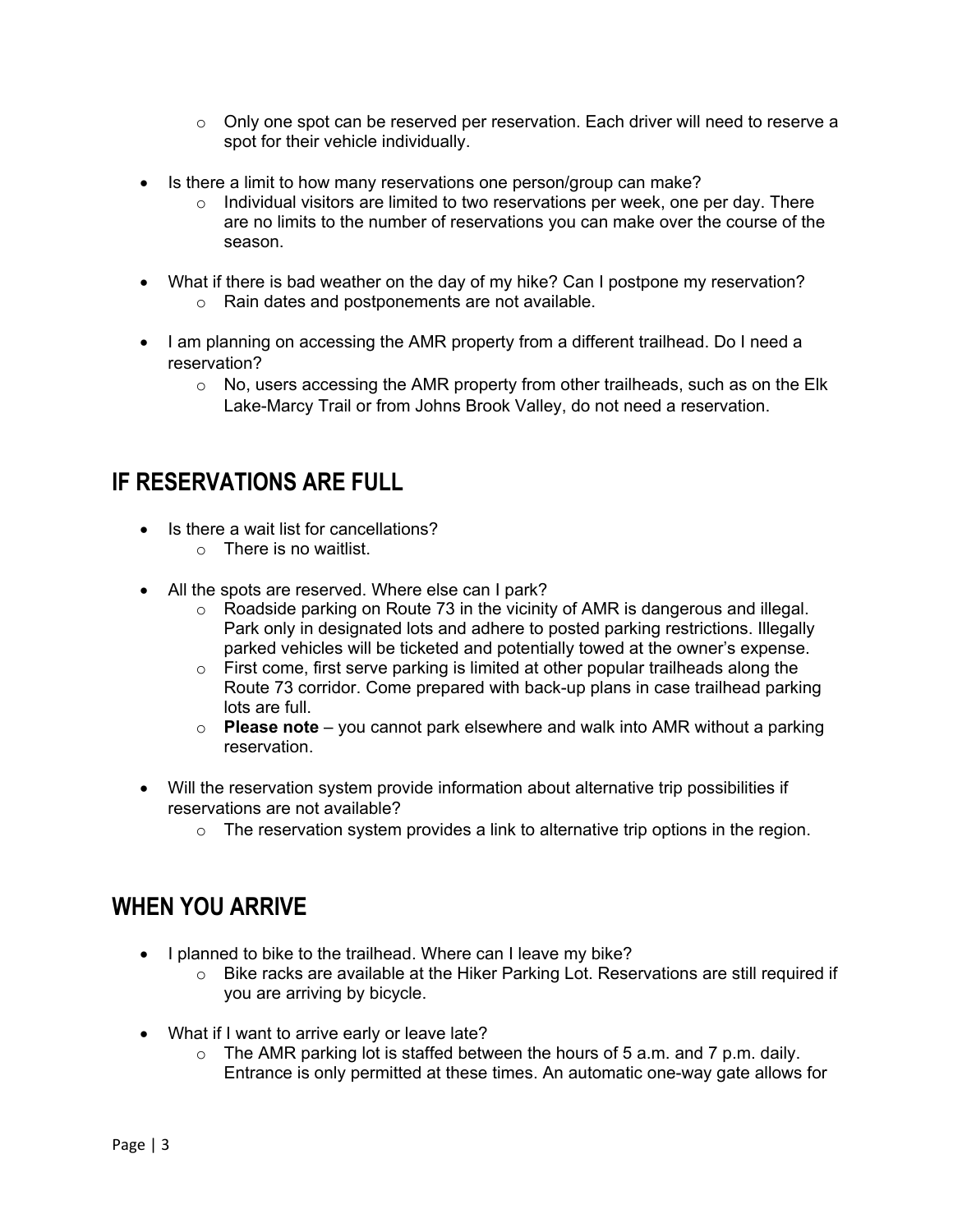departure at any time. Day users must depart prior to 5 a.m. the morning following the day of their reservation.

- $\circ$  Drop-off and bicycle users with a reservation who arrive before 5 a.m. may access the trails but will be asked to provide their reservation upon exiting the gate.
- $\circ$  Overnight sleeping in a car and/or tent in the parking lot is not allowed.
- Are there bathrooms at the trailhead?
	- o Portable toilets are available for public use at the AMR Hiker Parking Lot.
- I am arriving in Keene by bus. How can I access AMR?
	- o If you are arriving to Keene Valley via Greyhound or Trailways bus lines, you may access AMR with a valid bus ticket from within 24 hours of arrival. Check in at the AMR hiker parking lot and present your ticket to the attendant.
- Where can I find additional information about my hike and outdoor recreation at AMR?
	- $\circ$  Parking stewards at the AMR Hiker Parking Lot can answer questions about your hike and provide information about safe, sustainable recreation on AMR lands. The reservation system also provides information about Leave No Trace principles and backcountry safety. Do your research before you arrive and come prepared with maps of your desired hike and the hiking essentials.

## <span id="page-3-0"></span>**WHY A RESERVATION SYSTEM?**

- Why do I need a reservation?
	- $\circ$  In recent years pedestrian traffic, illegal parking, and roadside stopping along Route 73 have created a dangerous environment for hikers and motorists alike. DEC and AMR launched this pilot reservation system in 2021 to facilitate safer public access to trails through the AMR gate and the Round Mountain and Noonmark Mountain trailheads accessed through AMR lands.
- Is this a permit system?
	- $\circ$  This is not a permit system; this is a pilot parking reservation system for a specific location on private land. New York State has worked closely with AMR and other partners to improve public safety and protect natural resources at this specific location. To address concerns related to public safety at this particularly congested area, DEC and AMR are piloting the reservation system for this specific location only. DEC still considers a permit system to be a tool of last resort.
- Is there a limit on the overall number of hikers permitted to access AMR trails per day?
	- $\circ$  70 Reservations are available. These can be taken up by vehicles, drop offs, and those arriving by bicycle. Each reservation can accommodate up to 8 people, allowing for as many as 560 total visitors per day.
- How will this program be enforced?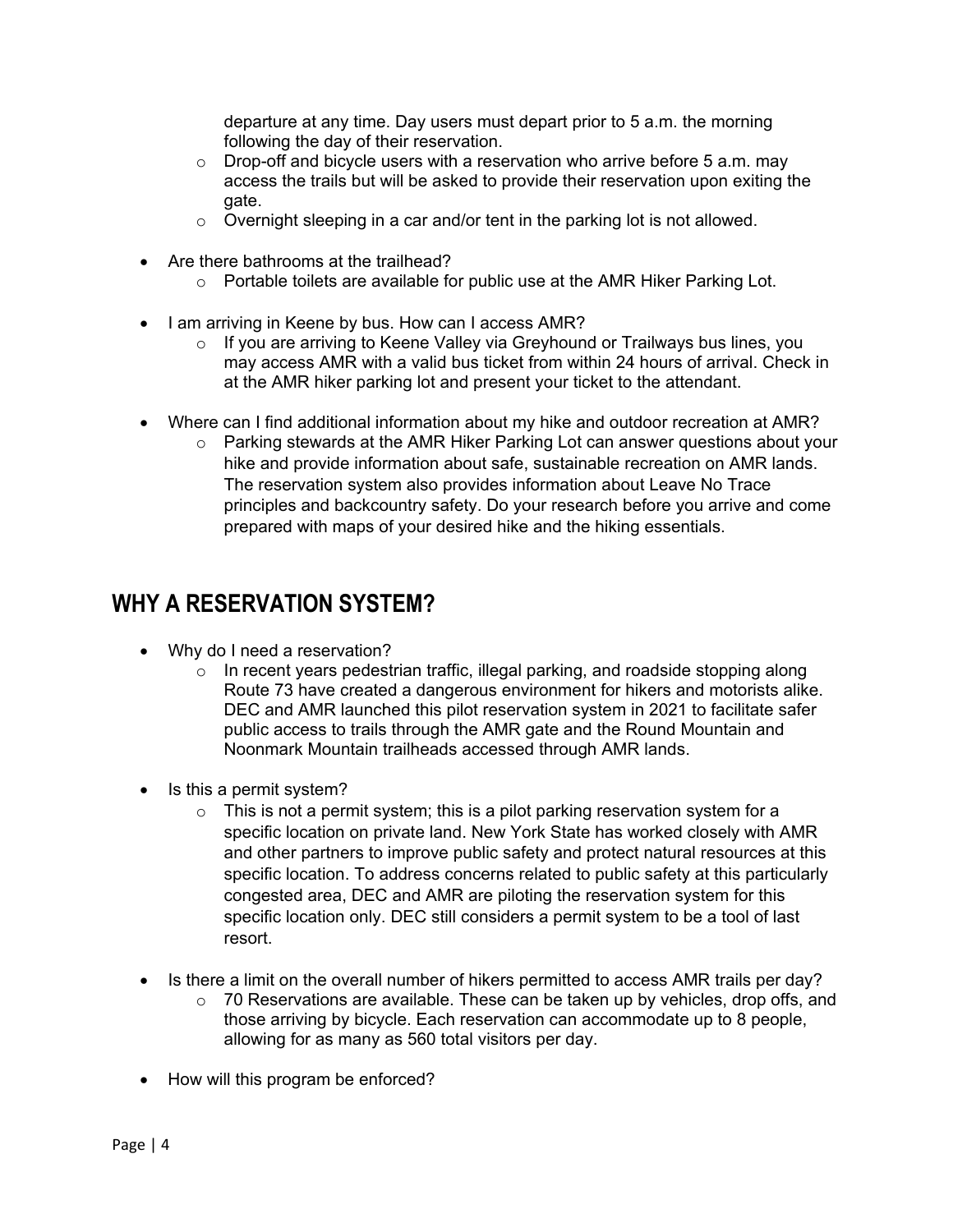- $\circ$  DEC Forest Rangers and AMR security staff will provide enforcement assistance as needed. Visitors without a reservation will be directed to move on to Marcy Field or the visitor center at Mt. Van Hoevenberg to find information on alternate destinations. Illegally parked vehicles may be ticketed and towed.
- What happens if someone doesn't show up for their reservation?
	- $\circ$  To avoid unused reservations, the reservation system provides information about and encourages cancellation of reservations if visitor plans change. Reminder emails are also sent out as the date of reservation approaches, reminding users to cancel their reservation if they no longer need it.

### <span id="page-4-0"></span>**VISITING THE ADIRONDACK MOUNTAIN RESERVE**

- What other regulations apply?
	- o All other regulations for the Adirondack Mountain Reserve remain the same:
		- Bicycles are not allowed past the parking area;
		- **Hikers must stay on marked hiking trails;**
		- Dogs are not allowed on the property;<br>• Hunting, trapping, and fishing are proh
		- Hunting, trapping, and fishing are prohibited;<br>■ The public is not allowed to enter on the shore
		- The public is not allowed to enter on the shores, swim or boat on all lakes, streams, or rivers; or cross the frozen lakes in winter;
		- **Entering buildings is prohibited.**
	- o Visit the Adirondack Mountain Reserve Conservation Easement Tract page on DEC's website for a full list of rules and regulations.
	- $\circ$  In addition to the formal rules and regulations, follow the Leave No Trace Seven Principles and carry out what you carry in, including all gear, garbage, and food scraps. Use designated toilets when available and dispose of waste responsibly.
- What hikes can I access from AMR?
	- $\circ$  Hikes accessed primarily through the AMR gate include: Dial, Nippletop, Bears Den, Blake, Colvin, Indian Head and Fishhawk Cliffs, Pinnacle, Rainbow Falls, Beaver Meadow Falls, Cathedral Rocks and Bear Run. There are also trails leading from AMR lands to Hedgehog Mountain and the Lower and Upper Great Range, including Lower and Upper Wolfjaw, Armstrong, Sawteeth, Gothics, Saddleback, Basin and Haystack. Many of these mountains can be reached by trails accessed from other trailheads.
- Will someone be staffing the lot from 5 a.m. to 7 p.m.?
	- $\circ$  The lot will be staffed from 5 a.m. to 7 p.m.; security will be on the grounds until 10:00 p.m.
- What accessibility accommodations are available?
	- o AMR has several accessibly parking spaces available. Trails are not ADA compliant, but transportation from the parking lot to the main trailhead is available upon request. AMR is happy to discuss further accommodations on a case-by-case basis.